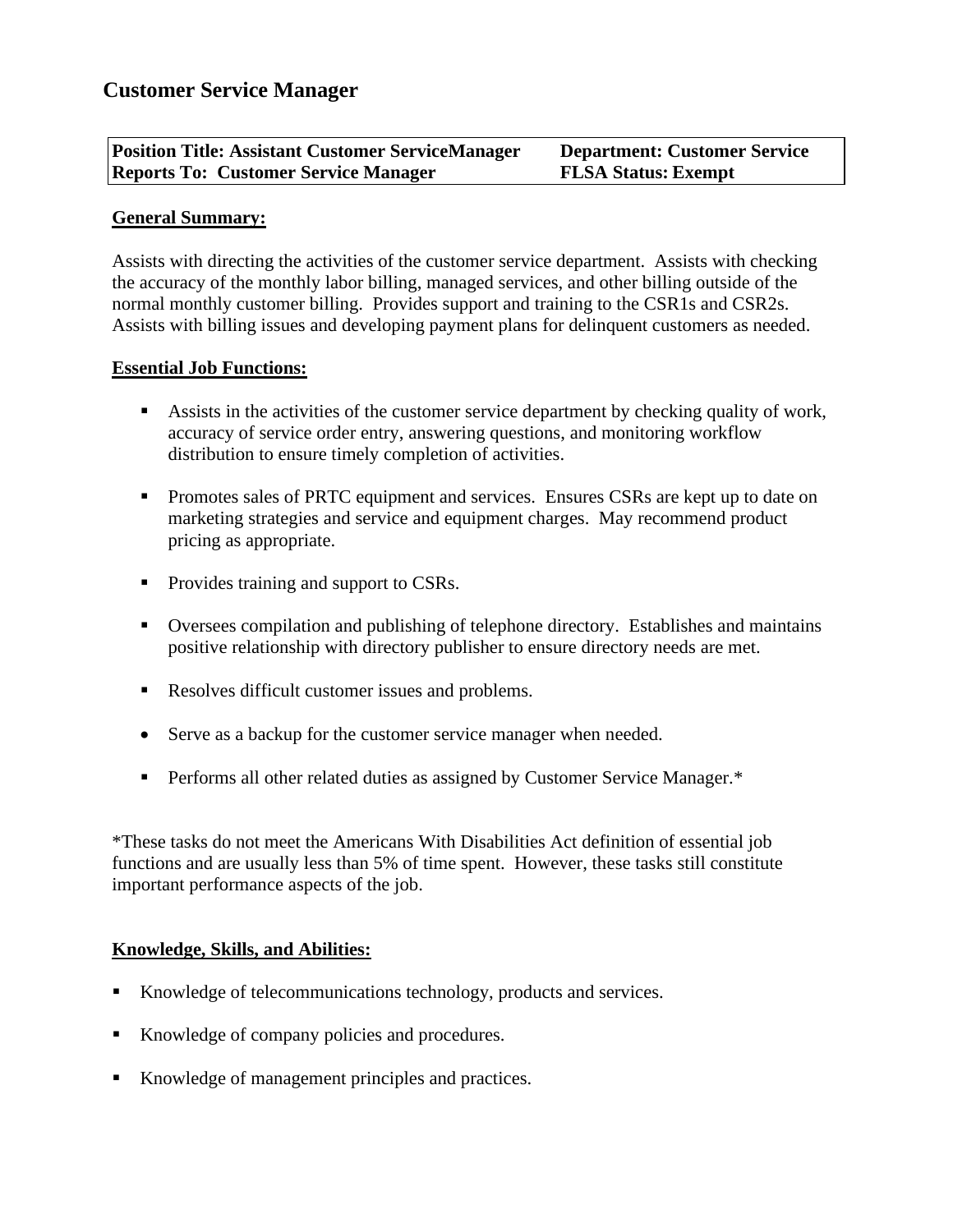- Knowledge of company products and services.
- Skill in operating various office equipment such as personal computer, various software programs, and telephone systems.
- Skill in identifying and resolving subscriber problems.
- Skill in oral and written communication.
- Ability to communicate with customers, employees, and various business contacts in a professional and courteous manner.
- Ability to organize and prioritize multiple work assignments.
- Ability to pay close attention to detail.
- Ability to make sound decisions using information at hand.
- Ability to create a team environment and sustain employee morale.

#### **Education and Experience:**

Bachelor's degree in management or equivalent experience plus three to five years of telecommunications Customer Service, Marketing, or Sales experience.